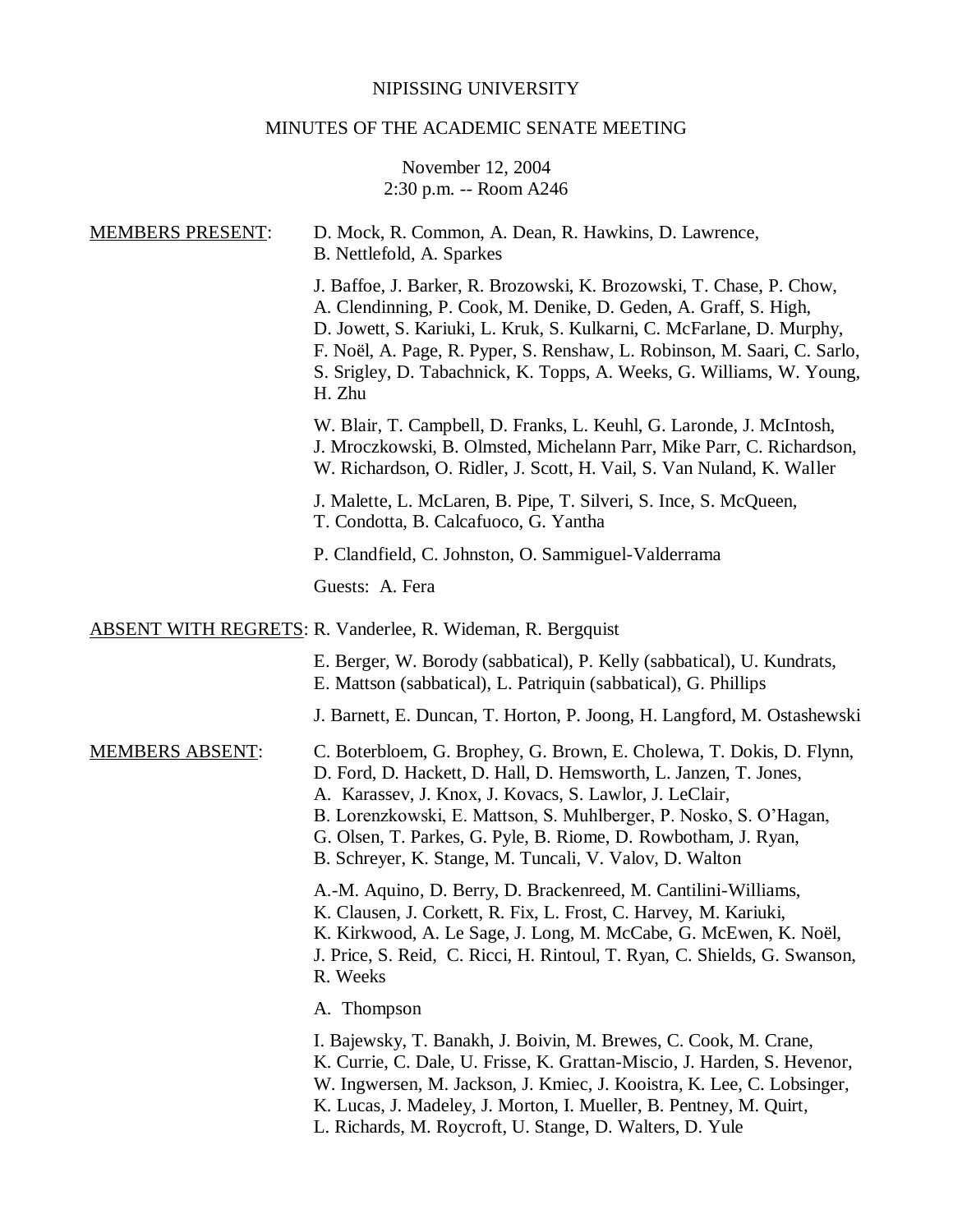> MOTION #1: Moved by L. Kruk, seconded by S. McQueen that the minutes of the regular meeting of the Academic Senate dated October 8, 2004 be adopted. CARRIED

### ANNOUNCEMENTS

The Speaker gave recognition to Susan Robineau for her dedication and service to the Senate in her previous position as Assistant to the President/Assistant Secretary of Senate.

Senator Mock announced that the dates for convocation have been changed from a Wednesday/Thursday/Friday (June 8, 9, 10) to Thursday/Friday/Saturday (June 9, 10, 11) due to various requests from students and parents, making it easier for them to travel and take less time off from work. Convocation will take place as follows: June  $9 - P/J$  Convocation; June  $10 - J/I$ , I/S Convocation, June 11 - Arts & Science Convocation.

Senator Mock reported that the National Science Advisor has indicated a change in government research funding with a move toward economic impact and commercialization. Funding could be granted more for applied research (medical/scientific), adversely affecting humanities, social science and basic science research.

With regard to the Rae Postsecondary Review, Nipissing University had successful town hall and roundtable dialogue meetings. Our submission to the Rae report was signed off today and includes a strong case for Nipissing's need for funding. It also identifies who we are, our shortcomings and what our expectations are. The Commission will report to the Government in January and the Government will respond within three to five months. This exercise has the potential for impact. Senator Mock expressed his thanks to all who participated in the process, including Senator Hawkins, Susan Robineau, NUFA and NUSA.

Senator Mock stated that the results of the Maclean's Graduate Survey are very gratifying, particularly the fact that our graduates indicate that they are very proud to have been a part of Nipissing University and would recommend NU to their friends. It is the best way to promote and build our profile. He noted that the results of this survey were not included in the overall ranking process. Senator Mock also referred to a recent Globe & Mail report in which Nipissing also performed very well. At the suggestion of Senator Lawrence, it was agreed to record Senate's appreciation for the tremendous support of the alumni in the MacLean's survey.

Senator Mock reported on the Board Retreat held November 6/7. The retreat dealt with two issues: the draft strategic plan and the feasibility of a capital fundraising campaign over the next couple of years. He noted that \$2.8B has been raised by Ontario universities in the last ten years, with the three northern universities raising \$50M, and Nipissing raising \$8-9M. He stated that the Board responded positively and is very committed to the need to initiate a campaign.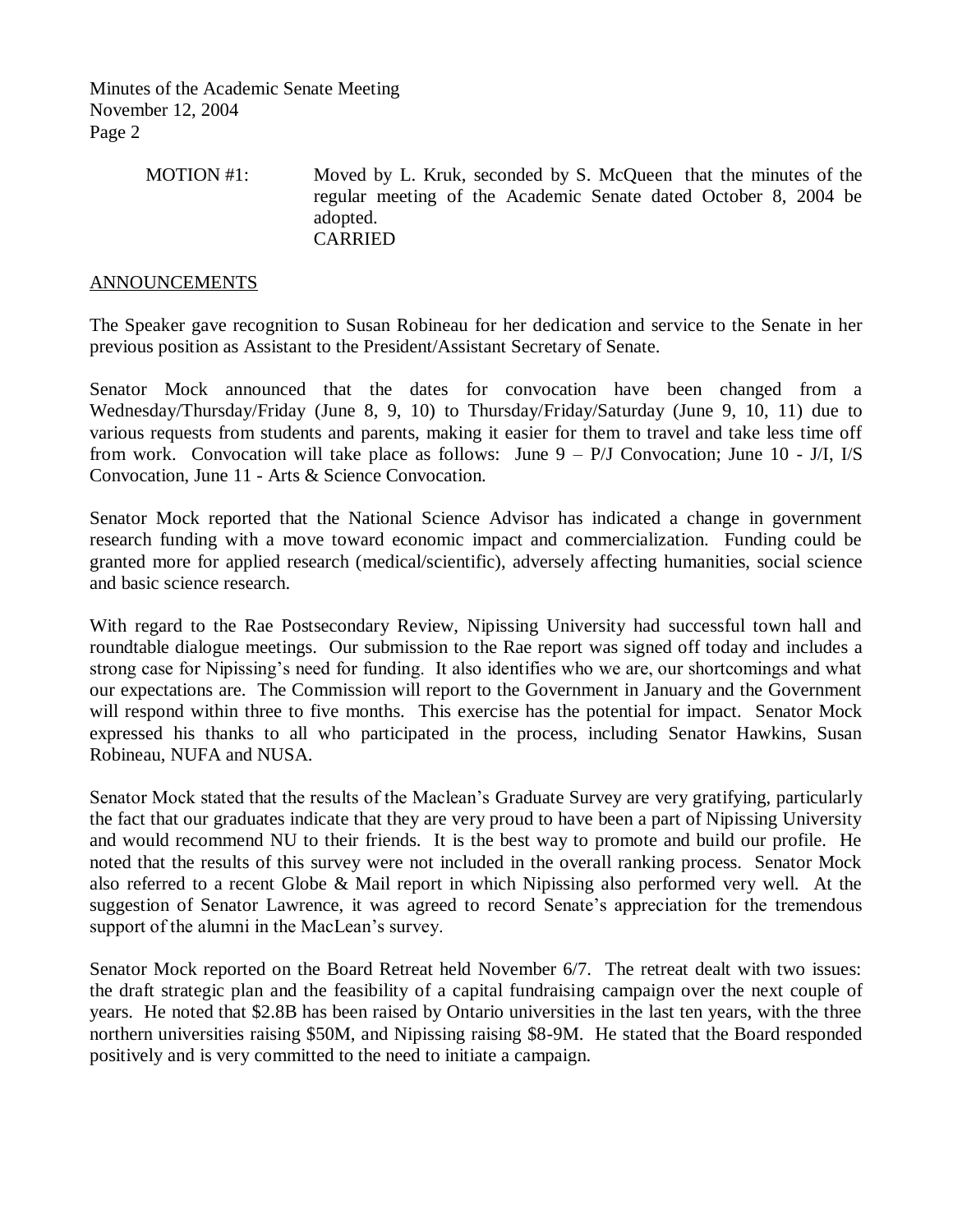Senator Mock reported on the Fall UpClose Open House and stated that the response was larger than the double cohort year with nearly 500 attendees, including 192 students. He stated that many students and parents wish to speak with faculty. This need is becoming more important and we need to respond to it, given the competitive environment. He cited York as an example where every student with an average of 90% or more had a personal visit from faculty. Senator Mock thanked all those who participated in the Fall UpClose event, especially faculty.

With regard to the draft Strategic Plan, Senator Mock advised that we are close to releasing a draft of the vision, mission, values, goals and objectives to the Nipissing University community to get feedback. It is hoped that a report can be presented to Senate in February and to the Board in March.

Senator Mock advised that a budget review will be underway to review this year's budget and work on the 2005-06 budget. It appears that the government may have a different BIU value which will have to be examined.

Senator Hawkins congratulated Steven High for receiving the Raymond Klibansky Award for the best English language book in Humanities. He also reported that three program reviews are underway this year: Gender Studies (Nov. 11/12), Math (Nov. 25/26) and the Bachelor of Education Program (Dec. 13/14). He thanked the various groups for their efforts in providing impressive reports which will result in constructive suggestions from the reviewers. Senator Hawkins announced that the VP Research Luncheon series has been enjoyable and is well attended. He welcomed all to attend. He also announced that Paul Kelly was giving a lecture at 7:30 that night at the Whitewater Gallery in connection with his current art exhibition. This was the final night that his exhibition was in North Bay before traveling across the province and country.

Senator Dean congratulated Ilse Mueller of Classical Studies for recently obtaining her PhD.

Senator Common reported on the Brantford Campus and the concern that stronger links to the Nipissing University program are needed. Currently being explored is the concept of Nipissing acquiring its own building in Brantford; we now share a building with Wilfrid Laurier. He noted that, while less than 50% of the students in Brantford are concurrent, all but 5 of the 42 students on the Dean's Honours List are in education. As such, it appears the program is attracting the highestachieving students. Senator Common also reported that two administrative reviews will take place since the terms of the Associate Dean, Dr. Wideman, and Sandra Reid, Director of the Concurrent Program in Brantford, are coming to an end, and both wish to be re-appointed.

Senator Malette was introduced. She reported that the Alumni Association is currently advertising its second annual movie night at the Galaxy Theatres. The event will take place November  $20<sup>th</sup>$  at 5:00 p.m. and it is free for alumni. They are also accepting donations to the food bank. She also reported that in August 2005, they will be co-hosting the National Alumni Conference. Other projects include a golf tournament in September, sponsorship for Romeo Dallaire, an increase in affinity partners and the recruitment of new members.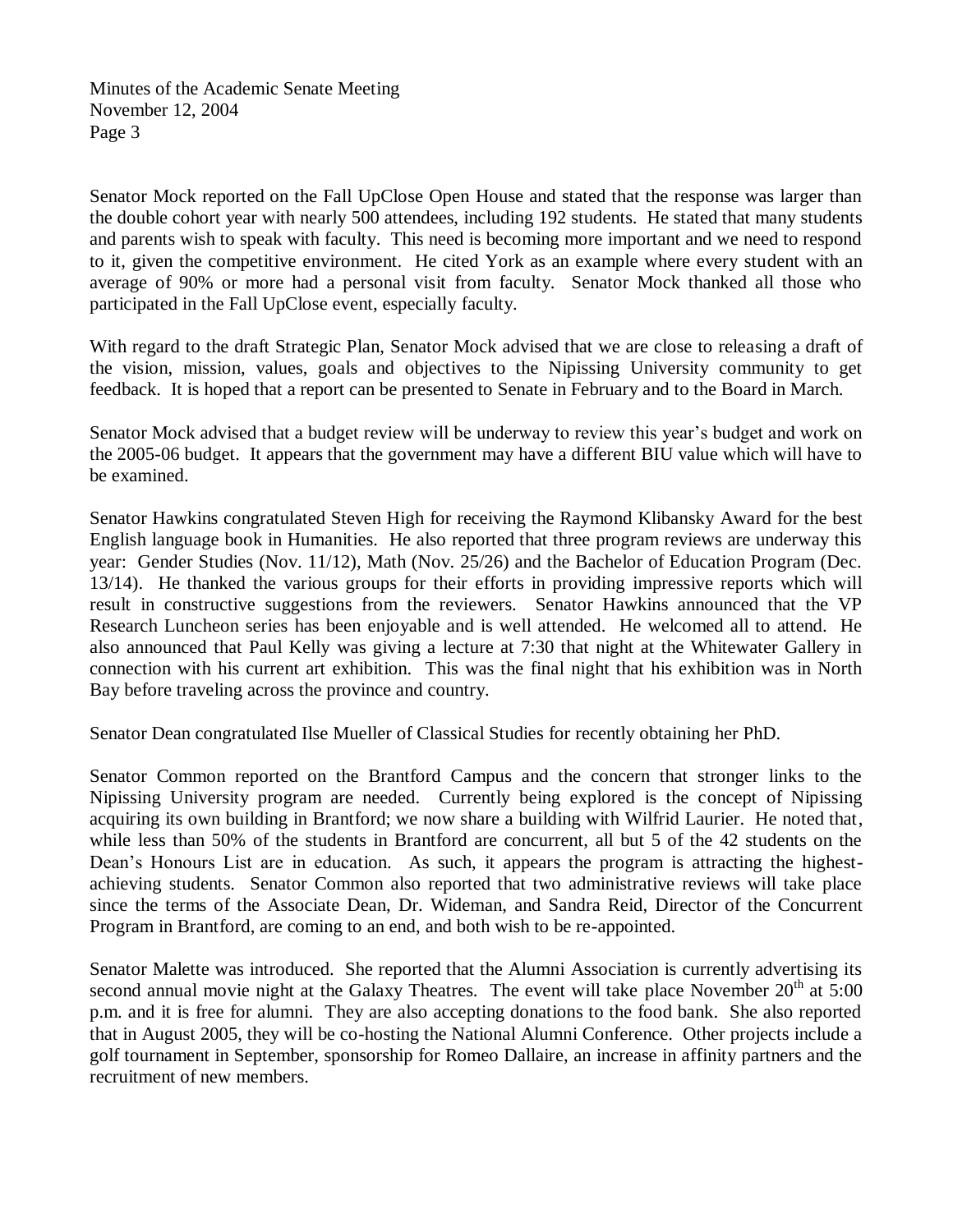Senator Sparkes distributed a COU organizational chart which showed the level of activity and the various affiliates. He also noted that the Human Rights Committee is an amalgamation of three committees (disabilities, workplace equity and women's issues) and that Dan Pletzer is a member.

Senator Lawrence distributed a handout from Standard Life showing various investments in the faculty retirement pension plan. He requested other senators to let him know if they have any questions in relation to the funds. He also reported that he will get clarification from Standard Life regarding the fee to be charged in the new year, their 'trades' as well as our desire to be provided with a history of funds and GICs we have with their rates of returns.

### University Curriculum Committee

- MOTION #2: Moved by R. Hawkins, seconded by M. Denike that the Report of the University Curriculum Committee dated October 21, 2004 be received. CARRIED MOTION #3: Moved by R. Hawkins, seconded by M. Denike that Senate amend the document entitled "Senate Academic Regulations and Policies September 2004" as follows: that the prerequisites "GEND 1025 or any course in, or cross-listed with, Classical Studies" be eliminated for CLAS 3096 and CLAS 3097; - that the prerequisite CLAS 2106 be eliminated for CLAS 2107 Greek Drama (renamed course); that the prerequisite CLAS 3106 be eliminated for CLAS 3107 Roman Literature II. CARRIED MOTION #4: Moved by R. Hawkins, seconded by D. Geden that Senate amend the
- document entitled "Senate Academic Regulations and Policies September 2004" to cross-list PHIL 3205 Philosophy of Sex and Love with Religions and Cultures. CARRIED
- MOTION #5: Moved by R. Hawkins, seconded by S. Renshaw that Senate amend the document entitled "Senate Academic Regulations and Policies September 2004" to alter the course description for PHIL 3205 Philosophy of Sex and Love as follows:

**Existing Version:** Major philosophers from Plato to Simone de Beauvoir have contributed much to our understanding of sex and love.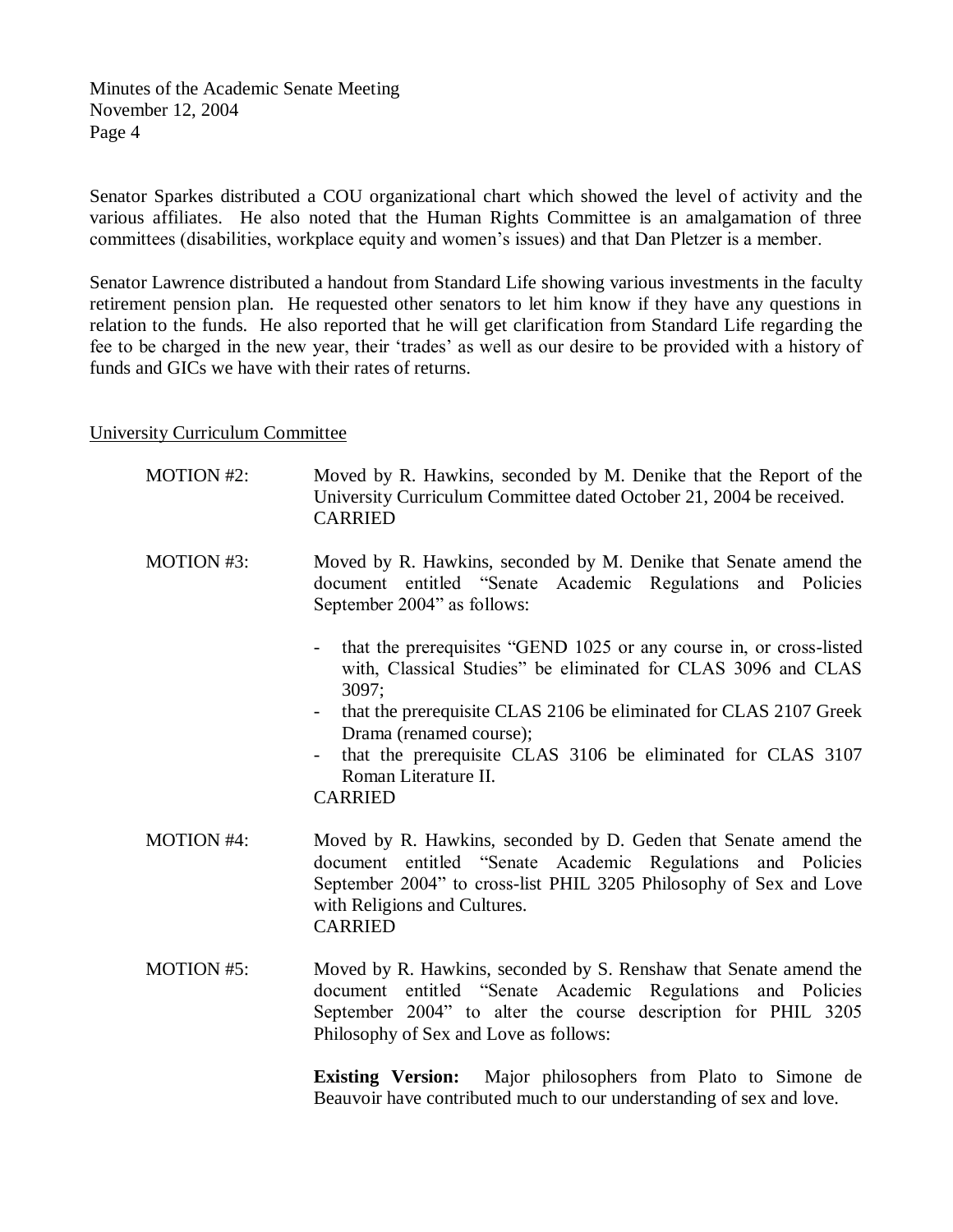> This course will closely examine a number of important philosophical contributions to this field and will draw on a range of materials from sacred texts to the contemporary cinema. This course may be credited towards Gender Equality and Social Justice.

> **Amended Version:** Attitudes and beliefs surrounding the virtues of sex and love have changed dramatically over time and across cultures. Moreover as two of the most central aspects of human life and human experience, both sex and love have variously been seen as either ways to the divine or impossible obstacles. This course offers a critical engagement with a range of philosophical and religious ideas which have shaped both Western and Eastern understandings of the role of sex and love in human relationships and human societies. Particular attention will also be paid to the way these concepts are inseparable from gender ideologies.

CARRIED

- MOTION #6: Moved by R. Hawkins, seconded by S. Renshaw that Senate amend the document entitled "Senate Academic Regulations and Policies September 2004" to change the year of RLCT 2035  $20<sup>th</sup>$  Century Religious Thought from  $2<sup>nd</sup>$  year to  $3<sup>rd</sup>$  year, RLCT 3035. CARRIED
- MOTION #7: Moved by R. Hawkins, seconded by D. Geden that Senate amend the document entitled "Senate Academic Regulations and Policies September 2004" to cross-code RLCT 3026 Women and the Feminine in Eastern Religions I and RLCT 3027 Women and the Feminine in Eastern Religions II with Gender Equality and Social Justice. CARRIED
- MOTION #8: Moved by R. Hawkins, seconded by S. Renshaw that Senate amend the document entitled "Senate Academic Regulations and Policies September 2004" to add RLCT 2056 Peace and Non-Violence, a three credit course, to the Religions and Cultures program and will be crosslisted with Gender Equality and Social Justice. CARRIED
- MOTION #9: Moved by R. Hawkins, seconded by L. Kruk that Senate amend the document entitled "Senate Academic Regulations and Policies September 2004" to add RLCT 2057 Religions and Violence, a three credit course, to the Religions and Cultures program and will be crosslisted with Gender Equality and Social Justice. CARRIED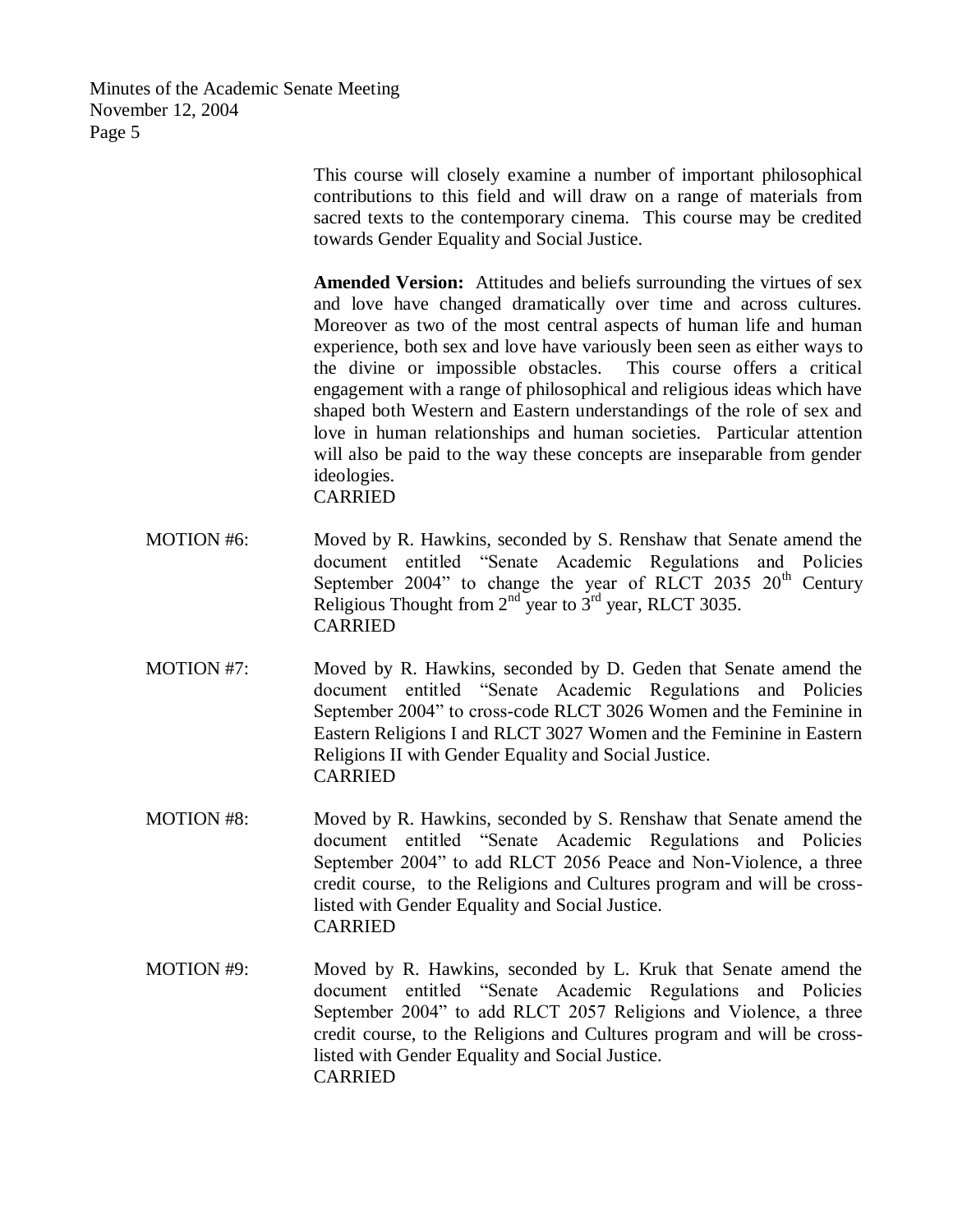- MOTION #10: Moved by R. Hawkins, seconded by S. Renshaw that Senate amend the document entitled "Senate Academic Regulations and Policies September 2004" to add RLCT 3306 Holy Women: Mystics, Saints and Visionaries, a three credit course, to the Religions and Cultures program and will be cross-listed with Gender Equality and Social Justice. CARRIED
- MOTION #11: Moved by R. Hawkins, seconded by W. Blair that Senate amend the document entitled "Senate Academic Regulations and Policies September 2004" to add RLCT 3307 Spiritual Journeys, a three credit course, to the Religions and Cultures program. CARRIED
- MOTION #12: Moved by R. Hawkins, seconded by M. Denike that Senate amend the document entitled "Senate Academic Regulations and Policies September 2004" to add RLCT 3406 Sacred Space, a three credit course, to the Religions and Cultures program. CARRIED
- MOTION #13: Moved by R. Hawkins, seconded by S. Renshaw that Senate amend the document entitled "Senate Academic Regulations and Policies September 2004" to add RLCT 3407 Profane Places, a three credit course, to the Religions and Cultures program. CARRIED
- MOTION #14: Moved by R. Hawkins, seconded by M. Saari that Senate amend the document entitled "Senate Academic Regulations and Policies September 2004" to cross-list CRJS 3106 Forensic Psychology I and CRJS 3107 Forensic Psychology II with Psychology. PSYC 3635 Psychology of Crime and Corrections as an antirequisite to both CRJS 3106 and CRJS 3107 and vice-versa. CARRIED

Academic Planning Committee

- MOTION #15: Moved by R. Hawkins, seconded by M. Denike that the Report of the Academic Planning Committee dated October 19, 2004 be received. CARRIED
- MOTION #16: Moved by R. Hawkins, seconded by M. Denike that in accordance with the Nipissing University Policy for New Program Implementation Procedures, Senate give Stage One "Developmental Approval" (Approval in Principle) to a four-year single Honours degree in Gender Equality and Social Justice as outlined in the attached proposal. CARRIED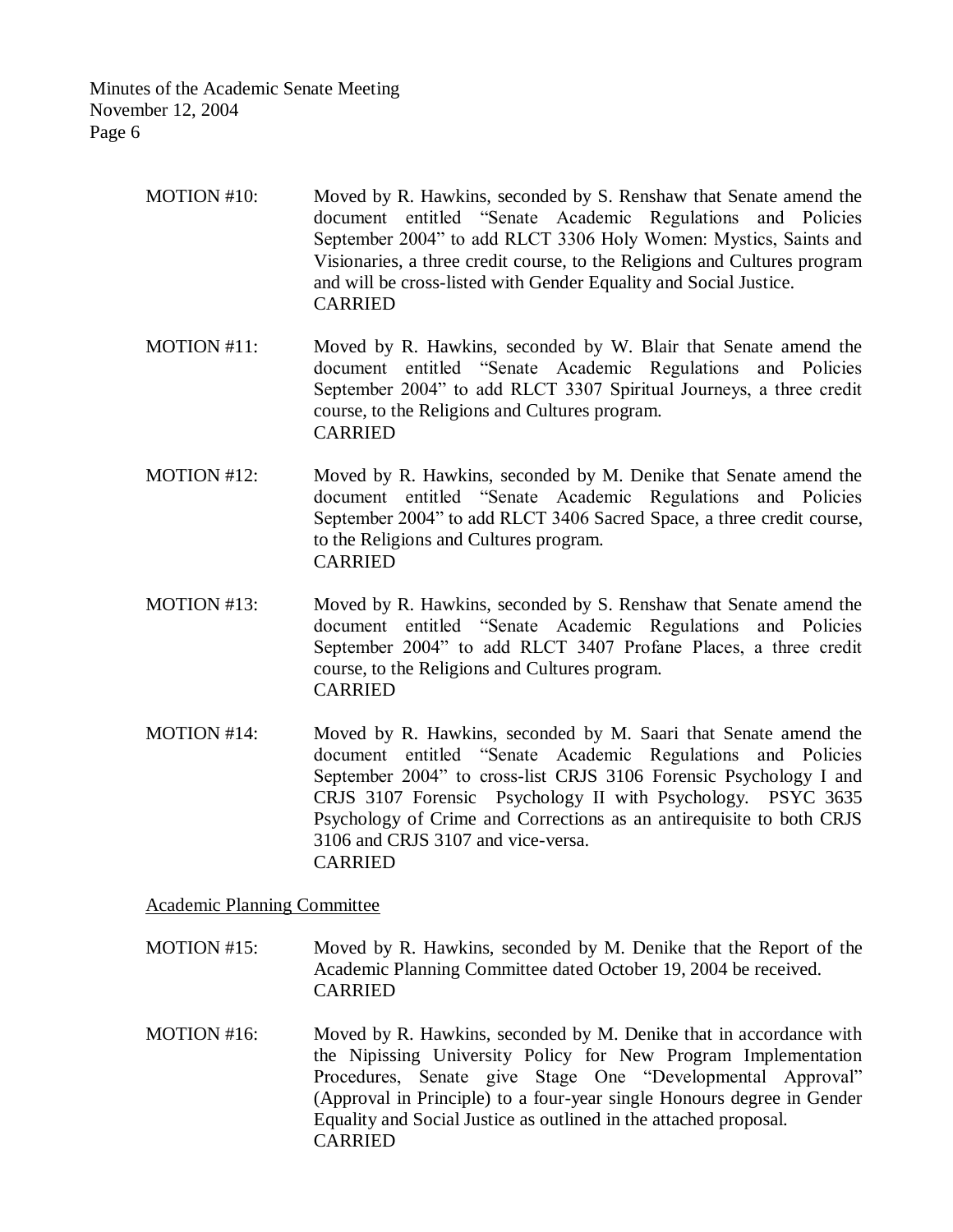> MOTION #17: Moved by R. Hawkins, seconded by S. Renshaw that in accordance with the Nipissing University Policy for New Program Implementation Procedures, Senate give Stage One "Developmental Approval" (Approval in Principle) to a three-year single major, a three-year combined major and a four-year Honours combined major in Religions and Cultures as outlined in the attached proposal. CARRIED

Appointments, Promotions and Tenure Committee

MOTION #18: Moved by A. Dean, seconded by R. Common that the Report of the APT Committee dated October 24, 2004 be received. CARRIED

By-laws and Striking Committee

MOTION #19: Moved by J. McIntosh, seconded by B. Olmsted that the Report of the By-laws and Striking Committee dated October 29, 2004 be received. CARRIED

Admissions, Promotions and Petitions Committee

- MOTION #20: Moved by A. Sparkes, seconded by D. Lawrence that the Report of the Admissions, Promotions and Petitions Committee dated October 21, 2004 be received. CARRIED
- MOTION #21: Moved by A. Sparkes, seconded by D. Lawrence that the Report of the Admissions, Promotions and Petitions Committee dated October 18, 2004 be received. CARRIED
- MOTION #22: Moved by A. Sparkes, seconded by D. Lawrence that the students listed on Appendix A, who have completed all requirements of their respective degrees, be admitted to their degrees in-course and that diplomas for the degrees be awarded. CARRIED

University Research Council

MOTION #23: Moved by R. Hawkins, seconded by R. Pyper that the Report of the University Research Council dated October 21, 2004 be received. CARRIED